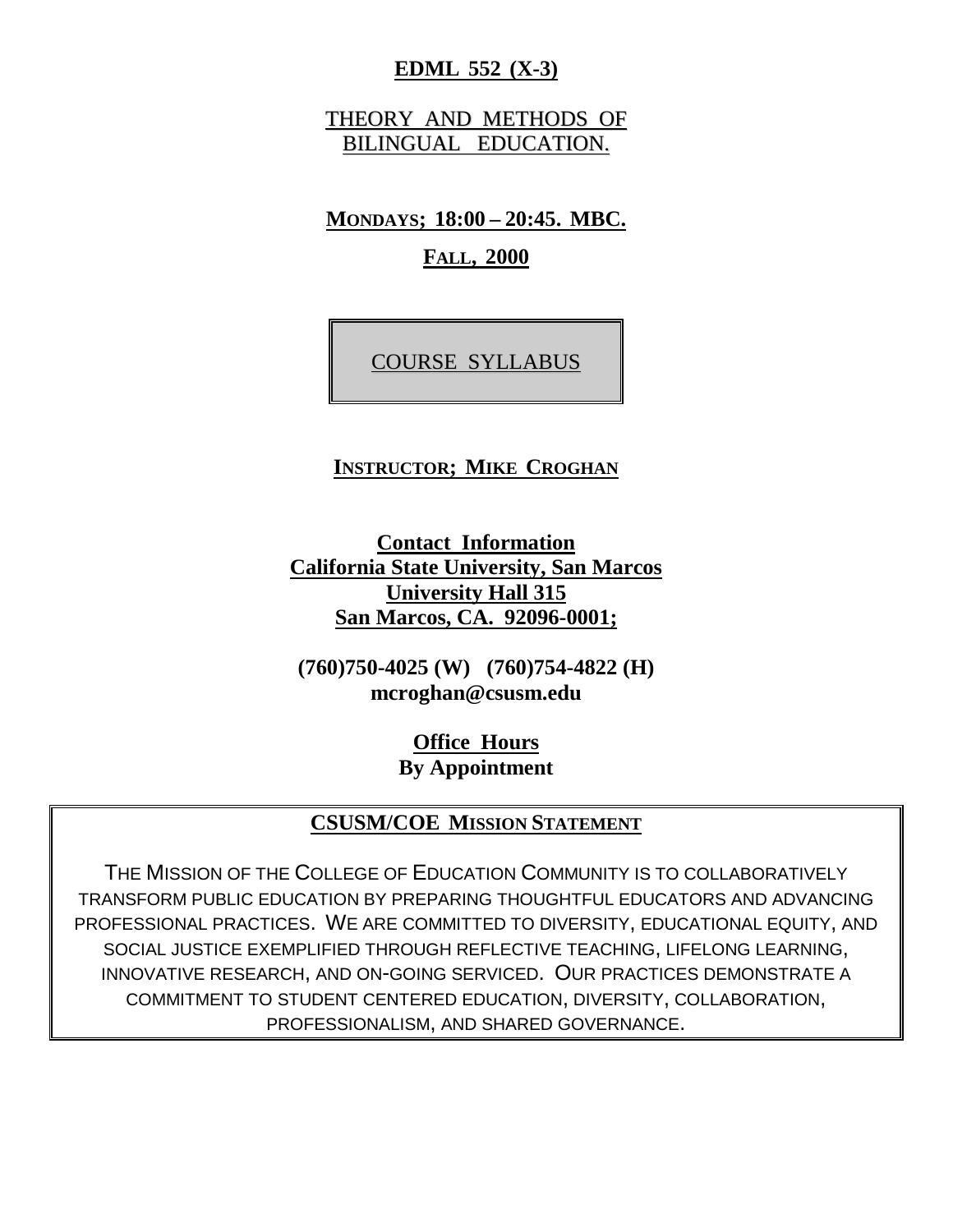#### **TEXTS**

**Choice 1:**

- Crawford, James. (1995). *Bilingual Education: History Politics Theory and Practice. Third Edition.* Los Angeles. Bilingual Education Services, Inc. ISBN; 0-89075-556-6.
- Hakuta, Kenji (1986). *Mirror of Language. The Debate on Bilingualism.* Basic Books. ISBN; 0-465-04637-1

Lessow-Hurley, J. (1990). *The Foundations of Dual Language Instruction*. New York, NY: Longman. ISBN: 0-8013-0131-9. **Choice 2:**

Brown, H. Douglas (1994). *Principles of Language Learning and Teaching.* Third Edition. Toronto, Prentice-Hall. ISBN: 0-13- 191966-0.

Leyba, Charles F. (Editor) (1994). *Schooling and Language Minority Students: A Theoretical Framework; Second Edition.* Los Angeles, CA.: Evaluation, Dissemination, and Assessment Center, CSULA. ISBN: 0-89755-030-7

Parker, Frank & Riley, Kathryn (1994). *Linguistics for Non-Linguists.* Toronto: Allyn and Bacon. ISBN:0-205-29930-X **Choice 3:**

Cary, Stephen (1997). *Second Language Learners.* York, Maine. Stenhouse. ISBN: 1-57110-0625-2

Faltis, Christian & Hudelson, Sarah (1998). *Bilinguql Education in Elementary and Secondary Education Communities.* Toronto: Allyn and Bacon. ISBN: 0-205-17120-6

Freeman, Y.S., and Freeman, D.E. (1992). *Whole Language for Second Language Learners.* Portsmouth, NH: Heinemann. ISBN: 0- 435-08723-1

Freeman, Y.S., and Freeman, D.E (1998). *La ensenanza de la lectura y la escritura en espanol en el aula bilingue.* Portsmouth, NH: Heinemann. ISBN: 0-325-00013-1

Freeman, Y.S., and Freeman, D.E (1996). *Teaching Reading and Writing in Spanish in the Bilingual Classroom.* Portsmouth, NH: Heinemann. ISBN: 00-435-07231-5

Peregoy, Suzanne F. & Boyle, Owen F. (1997). *Reading, Writing, and Learning in ESL: A Resource Book for K-12 Teachers. Second Edition.* White Plains, NY. Longman. ISBN: 0-8013-1628-6.

Uhl Chamot, Anna & O'Malley, J. Michael (1994). *The CALLA Handbook*. Menlo Park, CA. Addison Welsey. ISBN: 0-201-53963-2

### **GENERAL DESCRIPTION AND OBJECTIVES**

This course will address bilingual education and language learning theory and methods and their implications for learning and instruction. Students will learn how language is acquired and developed, the relationships among language, culture and personal identity, bilingual education programs and approaches, and methods for teaching content area curricula and English Language Development to students who speak community languages. Other objectives of the course include a review of the five models of multicultural education, policy implications and issues, and CLAD certification requirements.

**Special Note:** In 1992, the CSUSM/COE voted to infuse CLAD competencies throughout the COE curriculum. Attached to this syllabus, you will see an outline of the CLAD competencies. Those that are emphasized in this course are highlighted in italics.

## **REQUIREMENTS**

**Attendance:** The effectiveness of this course is in direct measure to the discussions, interactions, and sharing that will characterize the class meetings. As with any class, a culture will take shape here. I want the culture to be based on recognition of the importance of the course content and mutual respect among the participants. Hence, attendance and punctuality are essential. While I appreciate the courtesy of being told by a student when s/he is going to be absent, I do not distinguish between excused and unexcused absences. An absence is an absence. Similarly, an attendance is an attendance - defined as a **full** class meeting. **Late arrival to and early departure from a class meeting can and will constitute an absence.**

An "A" grade for this course can be achieved only if the student's attendance remains above 80%. Attendance that falls below 70% may result in a grade no higher than C for the course and/or being dropped from the course with a grade of U at the discretion of the instructor. This policy is in line with the attendance policy options of the College of Education.

The only tally/track for attendance will be in the form of a sign-in sheet that will be distributed during each of the class meetings. It is **incumbent upon the student** to see that s/he is "signed in" **during** the class meeting. (For more on how attendance figures into grades, see below, *Grading.*)

And as long as I am on the subject of class attendance and etiquette, may I tell you that I do not accept phone calls during class meetings. I expect the same courtesy from students – for me and for other students. Turn your cell phone off before entering class.

As per university policy, I have the option of dropping a student who either does not attend the first meeting of this course and/or does not inform me of the absence.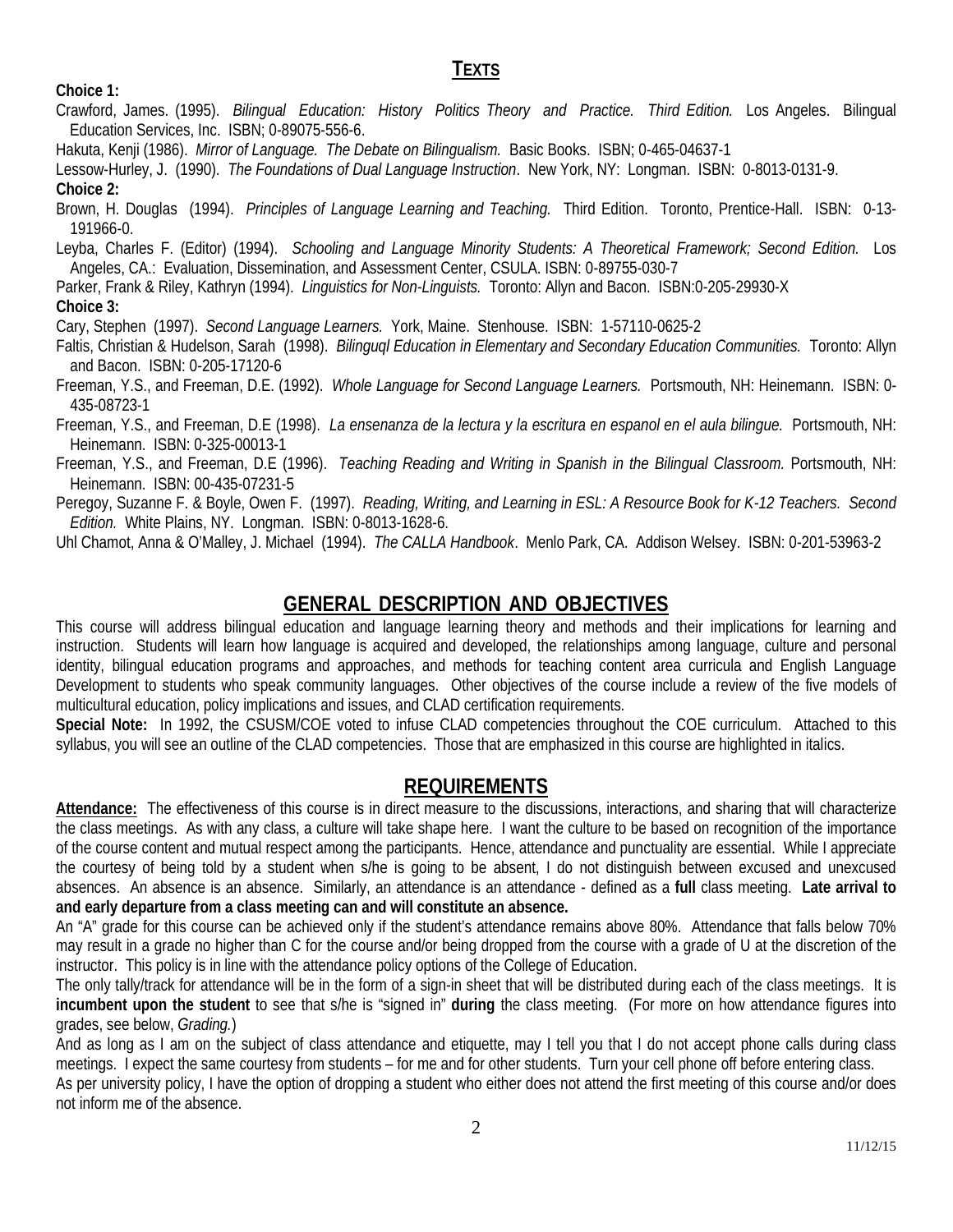**Readings:** Activities and discussions for every class session will be based on the assigned reading for that class meeting. Please come prepared by having completed the assigned reading. For some of the readings, you may be asked to do a Quickwrite (see below). You are also encouraged to write notes and/or make notes of the reading on your own.

**Quick Writes:** From time to time, a Quick Write will be assigned in class or for homework. Quick Writes may be based on the assigned reading(s) or on issues that come out of class discussions. Since the number of Quick Writes is open-ended, the grade will be computed from percentage of points possible. I would appreciate it if you could always bring to classs meetings some 51/2 X 81/2 cards for writing your Quick Writes. While I do not accept late Quick Writes, I do throw out the lowest score in tallying the Quick Write points. Hence, if you miss one Quick Write, it will have no affect on your overall total for Quick Write points.

**SDAIE Lesson Plans (20 points):** The capstone assignment for this course is to develop three daily lesson plans and infuse elements and strands of Specially Designed Academic Instruction in English (SDAIE) that you will learn in this course. The 3 Lesson Plans must each come from 3 different subject areas. Standards and procedures for this assignment will be covered in detail in class. You will also receive handouts in class that will guide you in completing this assignment. To complete the assignment, you will need to submit your 3 final polished lesson plans, the rubric sheets given to you during the peer review (explained in class), and a rubric sheet that you fill out yourself.

**Bilingual Program Design (20 points):** In consort with classmates, you are to research a program at a school that serves learners of English as a Second language. As part of your research, you will need to talk to teachers, administrators, paraprofessionals, and students about the program at the school. Your group presentation to class must include overhead or other support and handouts. We will talk about this project more in class and you will be given more guidance and direction.

# **GRADING:**

A Split Track Grading System will be used in this course. This means that you can choose to complete only certain assignments and acquire only certain point levels that you pre-set for yourself. However, you must earn the minimum number of points and percentages for each of the 4 types of assignments to get the grade you have set. You cannot apply an overage of points for one type of assignment to another type.

You are urged to keep a copy of all assignments returned to you. To resolve a discrepancy, you will be asked to show your work. Your grade will be determined by your performance on the 2 assignments outlined above plus the work you contract to do from the

Menu of Options.

- **1)** Note again that a student cannot earn an "A" unless class attendance remains above 80%.
- **2)** Note in the *Menu of Options* that accompanies this syllabus that two or more late assignments comprise a one letter grade reduction. Because assignments tend to be "long range", the expectation is that you will either turn the assignment in prior to your deadline or on your contracted deadline. If you are going to be absent the day the assignment is due, you need to make arrangements to get the assignment submitted. In short, there are no "excused" late assignments. *Only assignments turned in at or before class time will be considered on time.*
- **3)** In drawing up your contract (see Menu of Options), I strongly recommend you allow "turn around" time. That is, if you want more points on an assignment, you may edit and submit a revised draft – **along with the earlier draft(s)**. First and revised drafts of assignments turned in after **11/20 ("Lock Date")** cannot be revised for more points.
- **4)** Do not look for a relationship among the types of assignments. None exists. I have taken into account the relative time needed to complete assignments *within* each type and tried to balance/relate those point values, but not so *among* the types of assignments.
- **5)**I heavily discourage incompletes. To earn an "A" in this course, you must complete the requirements by the end of the term. In dire cases where a student must take an incomplete for the semester, the maximum grade for the course will be a "B".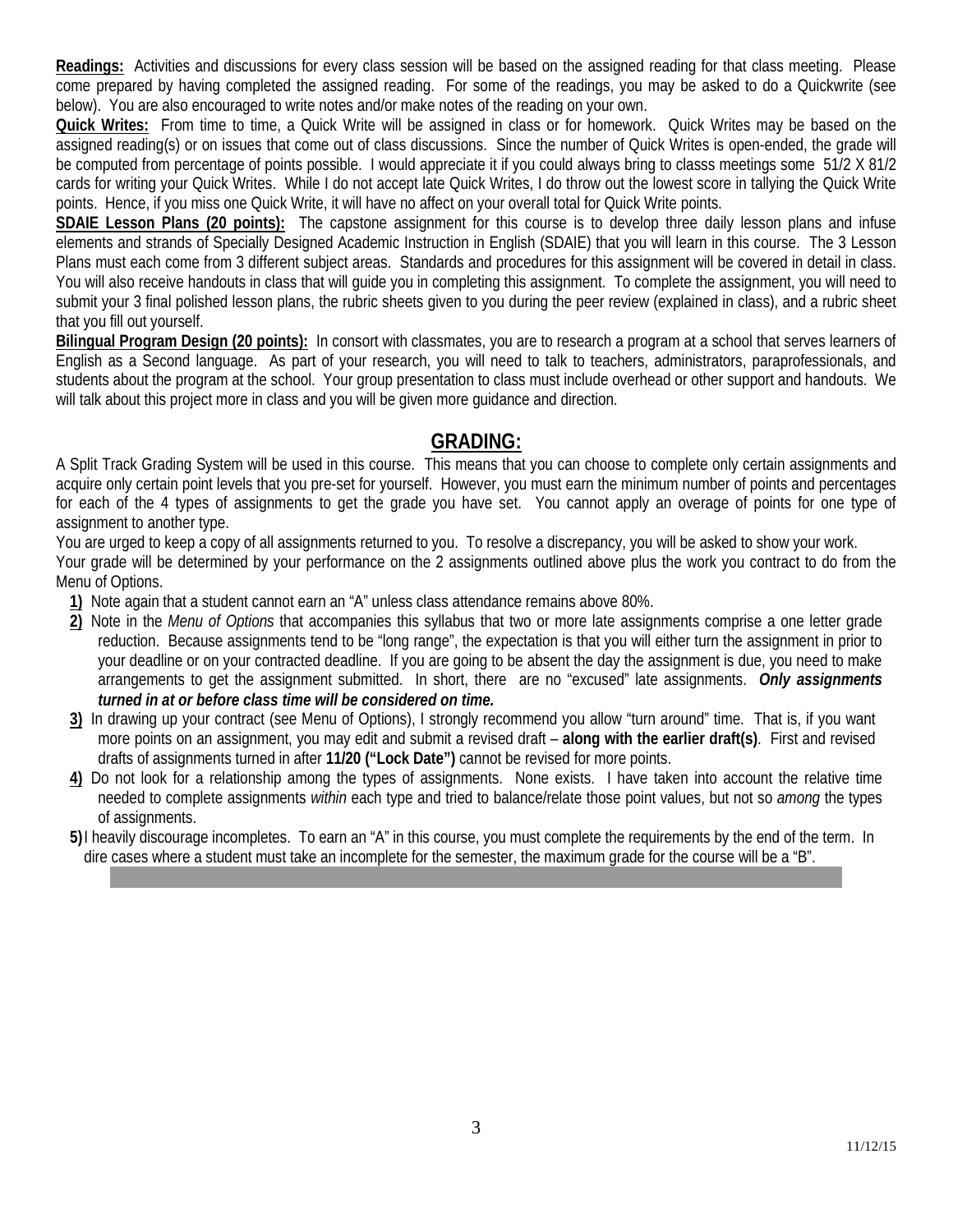# **TRACKS, GRADES, AND POINTS.**

| <b>ASSIGNMENT/OPTION</b>                 | <b>A TRACK</b> | <b>B TRACK</b> |
|------------------------------------------|----------------|----------------|
| <b>REQUIRED ASSIGNMENTS:</b>             |                |                |
| Attendance                               | 80%(min.)      | 70%(min.)      |
| SDAIE'ed Lesson Plans (20 points         | 15             | 12             |
| Bilingual Program Design (20 points)     | 15             | 12             |
| Quick Writes                             | 90%            | 80%            |
| <b>BORDER CROSSINGS:</b>                 |                |                |
| Community Action (10)                    |                |                |
| Community Tour (10)                      |                |                |
| Cultural Event (10)                      | 12             | 10             |
| Ethnographic Interview (15)              |                |                |
| Home Visit (15)                          |                |                |
| Listening Immersion/Think Aloud (15)     |                |                |
| Other (TBA)                              |                |                |
| PROFESSIONAL GROWTHS:                    |                |                |
| IMC, Other Learning Resource Visit. (20) |                |                |
| Guest Presenter (10)                     |                |                |
| Leadership, Creativity Project (15)      | 17             | 13             |
| Lesson Plan Share (5)                    |                |                |
| Materials Analysis (15)                  |                |                |
| Participation/Observation (20)           |                |                |
| Policy Meeting (20)                      |                |                |
| Resource Share (5)                       |                |                |
| Video Watch (10)                         |                |                |
| Other (TBA)                              |                |                |
| <b>WRITTEN ASSIGNMENTS:</b>              |                |                |
| Interactive Journal (10)                 |                |                |
| Personal History (10)                    |                |                |
| RAP (12)                                 | 15             | 10             |
|                                          |                |                |
| Book Report (18)                         |                |                |
| Case Study (18)                          |                |                |
| Complementary Reading (18)               |                |                |
| Reading Abstract (5 or 10)               |                |                |
| Reading Journals (18)                    |                |                |
| Research Report (12)                     |                |                |
| Web Surfing (10)                         |                |                |
|                                          |                |                |
| Grant Proposal (18)                      |                |                |
| Other (TBA)                              |                |                |

#### **SPECIAL NOTES:**

- **1) Lock Date is November 20, 2000**. This means that first or later drafts of assignments turned in *on or afte*r this date are locked. You will not have the option to revise them to earn more points. The "Lock Date" also means you can do ONLY assignments you have on your contract.
- **2) Semester Deadline is December 4, 2000.** Only assignments turned in *on or before* this date will be credited for the semester grade.
- **3)** As instructor, I reserve the right to modify the schedule and course content as listed on the following page in the best interests of the objectives of this course and the resources the students bring to it. Also, special guest presenters may alter the content and/or sequence of this Scope and Sequence. I will do my best to inform the class in advance of any changes.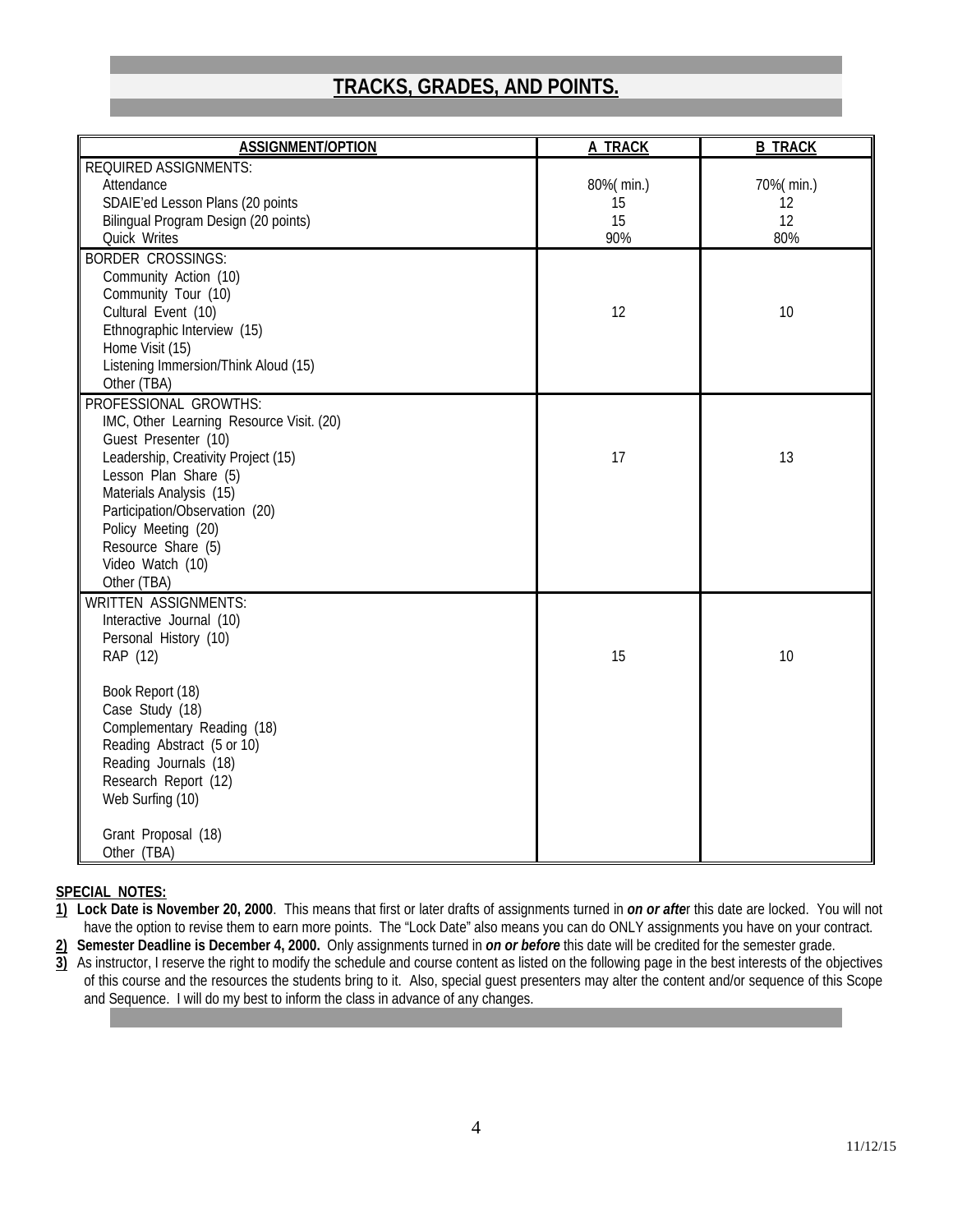# **SCOPE AND SEQUENCE.**

| Date          | <b>Topic</b>                                                                                                                                                                                                         | Assignment                                                                                                                                                  |
|---------------|----------------------------------------------------------------------------------------------------------------------------------------------------------------------------------------------------------------------|-------------------------------------------------------------------------------------------------------------------------------------------------------------|
| 8/28          | SMAK.                                                                                                                                                                                                                |                                                                                                                                                             |
| (1)           | Syllabus.                                                                                                                                                                                                            |                                                                                                                                                             |
| 9/4<br>(2)    | Demographics, Change, & CLAD.<br>Language Planning Orientations.<br>Historical overview of language and education policy<br>making, Part I.                                                                          | <b>READING CHOICES DUE.</b>                                                                                                                                 |
| 9/11<br>(3)   | Historical overview of language and education policy<br>making, Part I.<br>Language structure and use: The systems and<br>subsystems of language, oral and written discourse.<br>Language change, shift, extinction. | CONTRACTS DUE.<br>Lessow-Hurley, Ch. 2, 10, 11.<br>Hakuta; 1, 7, 8<br>J. Crawford; $1 - 4$ .                                                                |
| 9/18<br>(4)   | Theories of L1 and L2 language acquisition, Part I.                                                                                                                                                                  | Lessow-Hurley, Ch. 1,3, 4, 5.<br>Hakuta; 3 & 4<br>J. Crawford; $5 - 7$                                                                                      |
| 9/25<br>(5)   | Snow, Gardner, Vygotsky, Krashen: Learning as a<br>Social and Natural Interaction.<br>School and Community Language and Culture Match.<br>Role of L1 in L2 Learning                                                  | Lessow-Hurley, Ch. 6-8<br>Hakuta; 5 & 6<br>J. Crawford; 8 & 9<br>Leyba, 133 - 163 (Snow).                                                                   |
| 10/2<br>(6)   | Language Hegemony and Bias.<br>SDAIE/ELD I: Compare and contrast                                                                                                                                                     | SOCRATIC SEMINAR FOR FIRST CHOICE READING.<br>Parker & Riley; 7                                                                                             |
| 10/9<br>(7)   | SDAIS: Revista del curso.<br>SDAIE/ELD II: Rubric.<br>BilEd Design I: Sink or Develop? Mandates for an ELL<br>program.                                                                                               | Brown; 2, 3, &5.<br>Leyba; 79 - 130 (A. Crawford).<br>Parker & Riley; 10                                                                                    |
| 10/16<br>(8)  | SDAIE/ELD III: Phases of Language Learning.<br>SDAIS: Sistema de Combustible.<br>BilEd Design II: Lucas, et al and BPD/6-12.                                                                                         | SOCRATIC SEMINAR FOR SECOND CHOICE READING.<br>Brown; 6, 7, & 9.<br>Leyba, pp.165 - 201 (Thonis)<br>Parker & Riley; 11                                      |
| 10/23<br>(9)  | SDAIE/ELD IV. Peer Review.<br>Theories of L1 and L2 language acquisition, Part II<br>BICS/CALP.<br>Lang. Acquisition Theory - Implications for Teachers.                                                             | Cary; 4<br>Chamot & O'Malley; 1 & 2.<br>Faltis & Hudelson; 1.<br>Freeman's Whole Language; Intro., 1<br>Freeman's Teaching Reading; 1<br>Peregoy & Boyle; 2 |
| 10/30<br>(10) | BilEd Design III: School Site Reports.<br>SDAIE as per Pergoy & Boyle and Chamot & O'Malley.<br>Scaffolding and Schema-building.<br>Group Work vs. Collaborative Learning.                                           | Cary; 2<br>Chamot & O'Malley; 3 & 4.<br>Faltis & Hudelson; 2 & 3.<br>Freeman's Whole Language; 2 & 3<br>Freeman's Teaching Reading; 2<br>Peregoy & Boyle; 3 |
| 11/6<br>(11)  | SDAIE/ELD V. Peer Review.<br>SLA and Oral Language Development.<br>Receptive and Expressive competencies: Listening<br>and Speaking, Reading and Writing.                                                            | Cary; 1<br>Chamot & O'Malley; 5.<br>Faltis & Hudelson; 4.<br>Freeman's Whole Language; 3<br>Freeman's Teaching Reading; 3 & 4<br>Peregoy & Boyle; 4         |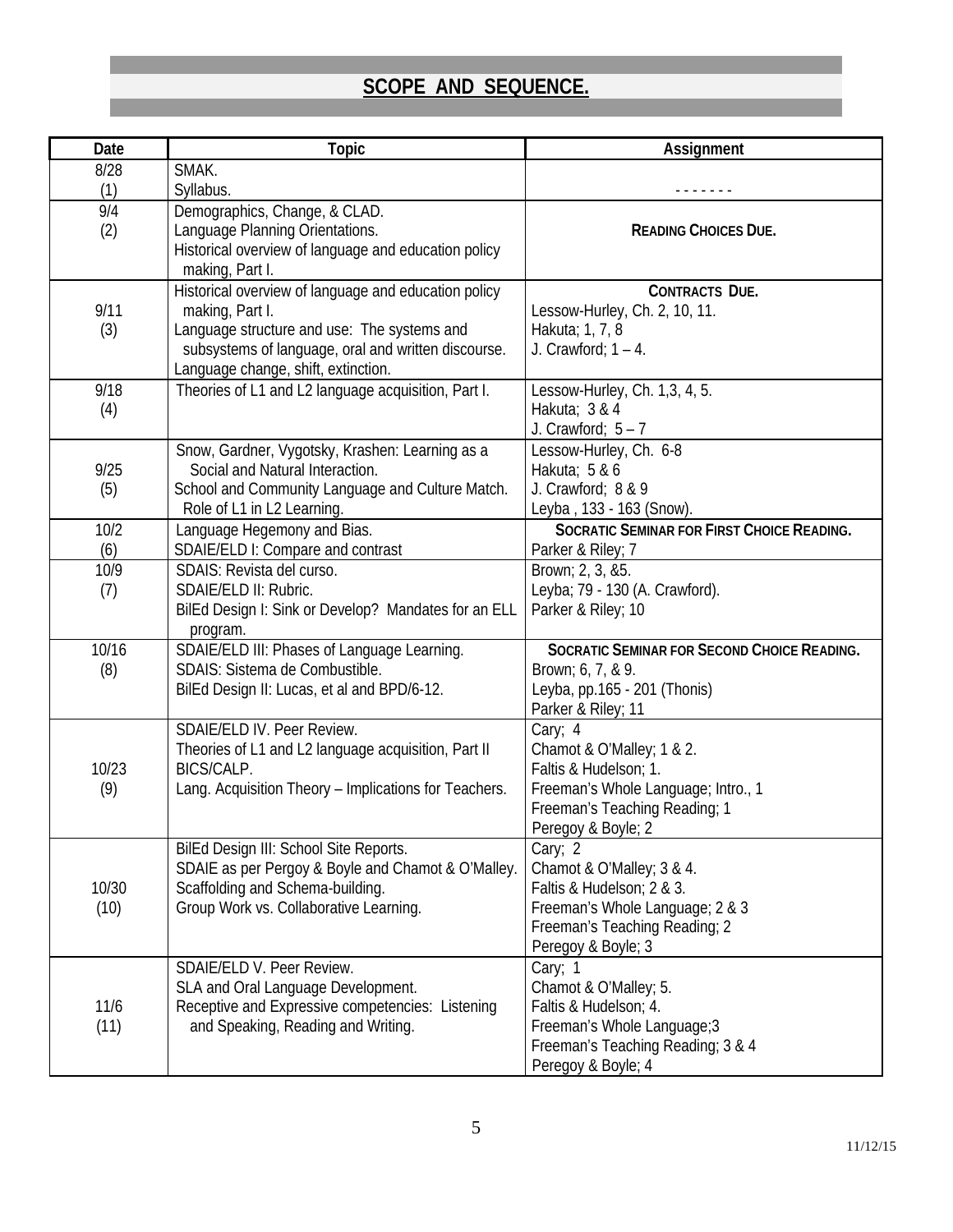|       | BilEd Design IV: School Site Reports.                | Cary; 3                                         |
|-------|------------------------------------------------------|-------------------------------------------------|
|       | Literacy Development: Whole Language and Phonics-    | Chamot & O'Malley; 6                            |
| 11/13 | based Approaches.                                    | Faltis & Hudelson; 5.                           |
| (12)  |                                                      | Freeman's Whole Language; 5                     |
|       |                                                      | Freeman's Teaching Reading; 5                   |
|       |                                                      | Peregoy & Boyle; 5                              |
|       | SDAIE/ELD VI. Peer Review.                           | "LOCK DATE" FOR ASSIGNMENTS.                    |
|       | BilEd Design V: School Site Reports.                 | Cary; $5$                                       |
| 11/20 | Learning Activities and Instructional Approaches for | Chamot & O'Malley; 7 & 8.                       |
| (13)  | Writing Development.                                 | Faltis & Hudelson; 6                            |
|       |                                                      | Freeman's Whole Language;6                      |
|       |                                                      | Freeman's Teaching Reading; 6                   |
|       |                                                      | Peregoy & Boyle; 6                              |
|       | Review of Graphic Organizers; Use and Applications.  | Cary; $3$                                       |
|       | Content Reading and Writing.                         | Chamot & O'Malley; Subject Specific.            |
| 11/27 |                                                      | Faltis & Hudelson; 7.                           |
| (14)  |                                                      | Freeman's Whole Language;7                      |
|       |                                                      | Freeman's Teaching Reading; 7                   |
|       |                                                      | Peregoy & Boyle; 9                              |
| 12/4  | SMAK.                                                | <b>. FINAL DATE FOR SUBMITTING ASSIGNMENTS.</b> |
| (15)  | SEI.                                                 | • SOCRATIC SEMINAR FOR THIRD CHOICE READING.    |
|       | A Medley of Thoughts about Language and Culture.     |                                                 |
| 12/11 | A Celestial Journey.                                 |                                                 |
| (16)  | Paradigms and Vision.                                |                                                 |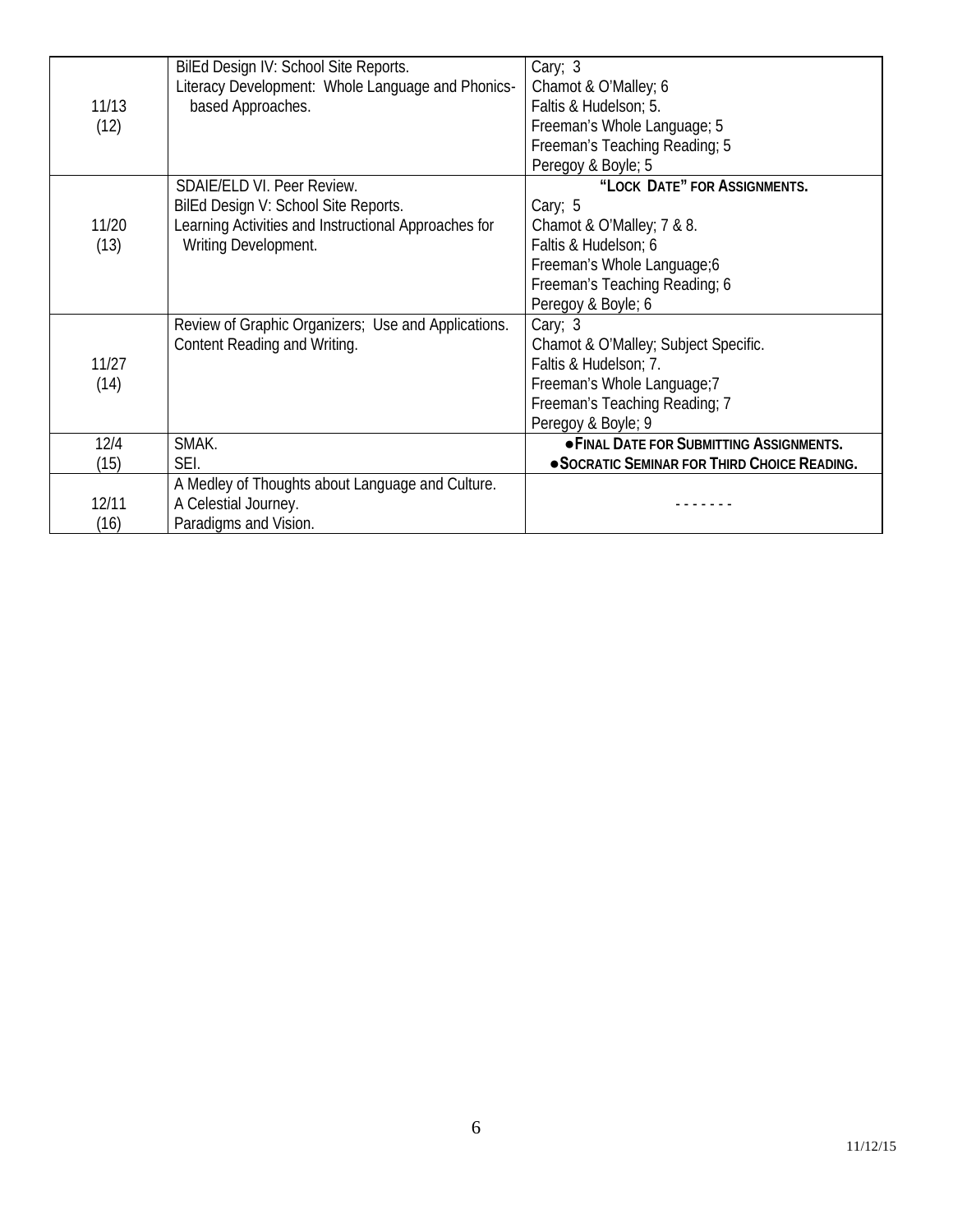The following is an outline of the California CTC's CLAD competencies. Those that are emphasized in this course are highlighted in italic print.

> Crosscultural, Language, and Academic Development (CLAD) Competencies

| <b>TEST 1: LANGUAGE</b><br><b>STRUCTURE</b><br><b>AND</b><br><b>FIRST-AND SECOND-</b><br><b>LANGUAGE</b><br><b>DEVELOPMENT</b> | <b>TEST 2: METHODOLOGY</b><br>OF BILINGUAL,<br><b>ENGLISH LANGUAGE</b><br>DEVELOPMENT,<br><b>AND</b><br><b>CONTENT</b><br><b>INSTRUCTION</b> | TEST 3:<br><b>CULTURE</b><br><b>AND</b><br><b>CULTURAL DIVERSITY</b>                         |
|--------------------------------------------------------------------------------------------------------------------------------|----------------------------------------------------------------------------------------------------------------------------------------------|----------------------------------------------------------------------------------------------|
| <b>I. Language Structure and</b><br>Use:<br><b>Universals and Differences</b><br>(including the structure of<br>English)       | I. Theories and Methods of<br><b>Bilingual Education</b>                                                                                     | <b>I.</b> The Nature<br>of Culture                                                           |
| A. The sound systems of<br>language (phonology)                                                                                | A. Foundations                                                                                                                               | A. Definitions of culture                                                                    |
| <b>B.</b> Word formation<br>( <i>morphology</i> )                                                                              | <b>B.</b> Organizational models:<br>What works for whom?                                                                                     | <b>B.</b> Perceptions of culture                                                             |
| $C.$ Syntax                                                                                                                    | C. Instructional strategies                                                                                                                  | C. Intragroup differences<br>(e.g., ethnicity, race,<br>generations, and micro-<br>cultures) |
| <b>D.</b> Word meaning (semantics)                                                                                             | <b>II. Theories and Methods</b><br>for Instruction In and<br><b>Through English</b>                                                          | <b>D.</b> Physical geography and its<br>effects on culture                                   |
| <b>E.</b> Language in context                                                                                                  | A. Teacher delivery for both<br>English language<br>development and content<br>instruction                                                   | <b>E.</b> Cultural congruence                                                                |
| F. Written discourse                                                                                                           | <b>B.</b> Approaches with a focus<br>on English language<br>development                                                                      | <b>II.</b> Manifestations of<br><b>Culture: Learning About</b><br><b>Students</b>            |